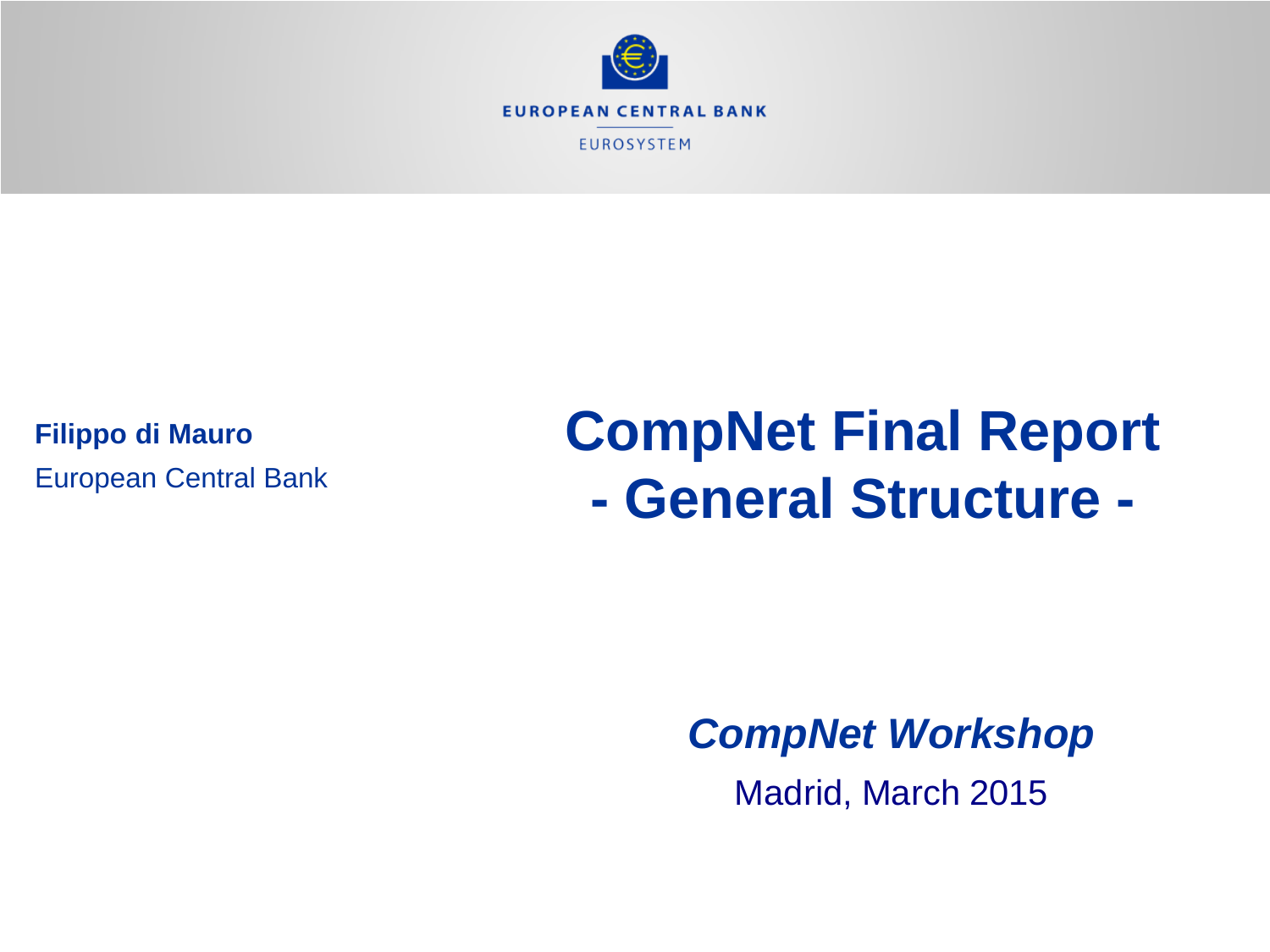This structure of the Final Report incorporates inputs from the heads of WS, a number of CompNet members, including Carlo and Eric

- The **goal** of the Report is to "sell" CompNet overall message **going beyond WS structure** (macro, micro, cross-border)
- It will stress the **two main value added** CompNet:
	- Producing results that are **comparable** across-countries, focusing on **common denominators and benchmarking**
	- $\triangleright$  Moving to a multidimensional approach of competitiveness

#### **IMPORTANT:**

- 1. This presentation will provide a base for individual WS sessions today and wrap up tomorrow. Please take notes. This is our report. All must be happy with it.
- 2. The draft Final Report will be presented during the CompNet Final Conference in June, but finalized in July, in order to include most relevant conference results/discussions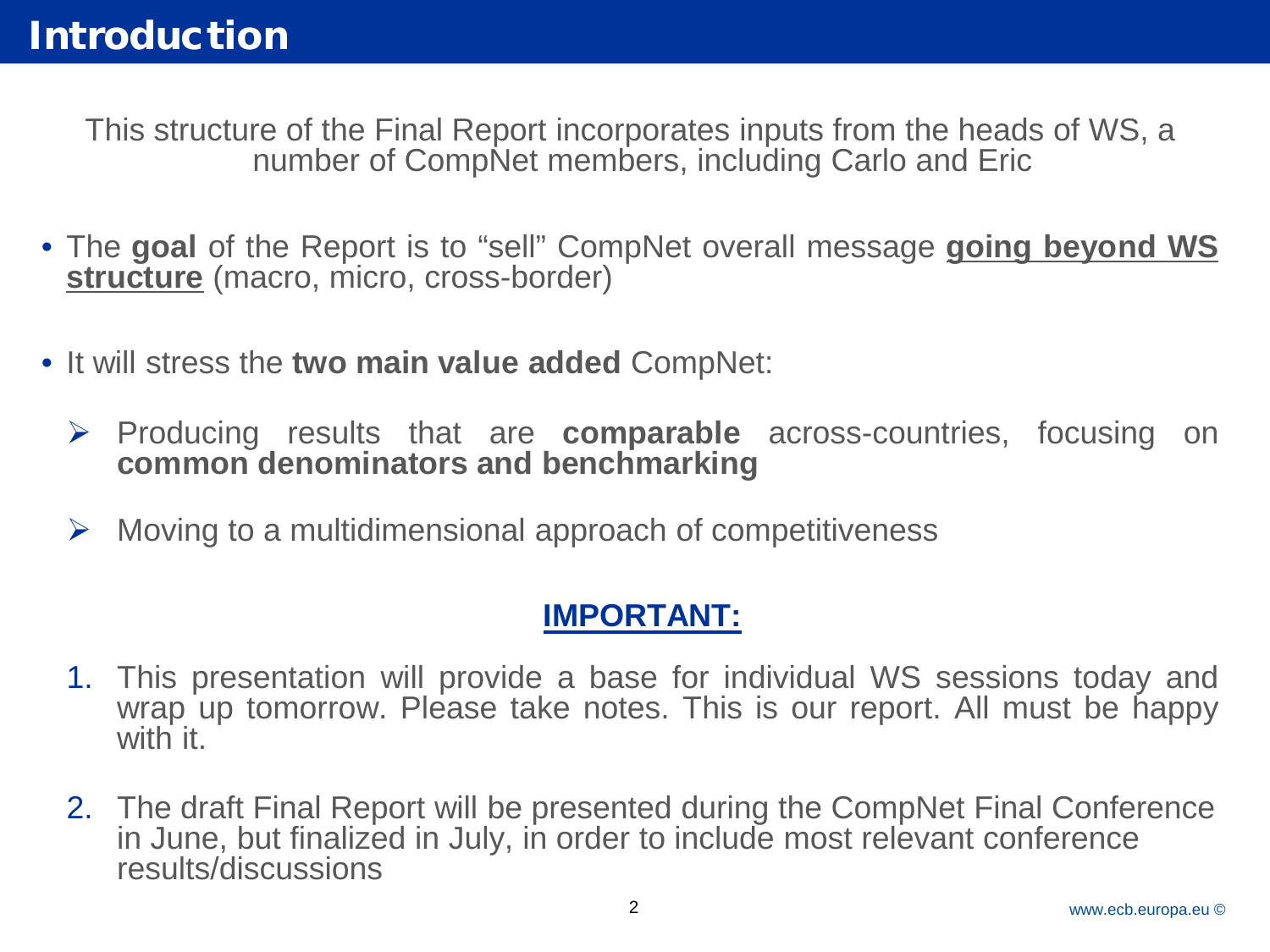#### General characteristics of the content

- The report will be **short** (not exceeding 40 pages)
- We will definitely go **beyond the WSs** structure having in all three chapters elements coming from the different dimensions
- There will be a set of **policy questions** which will be addressed right upfront each chapter and/or subsection to be supported by solid research
- The fact that **enhancement of productivity** is our main focus will be a comment thread in our Report despite at the beginning we will be dwelling rather extensively on external competitiveness
- Every chapter will have the **value added** of CompNet in the context of the existing economic literature and as an input for policy makers
- We will make sure that we don't have only individual projects contributing but instead the overall set of research output
- Highlight at the end of each chapter the **way forward** in economic research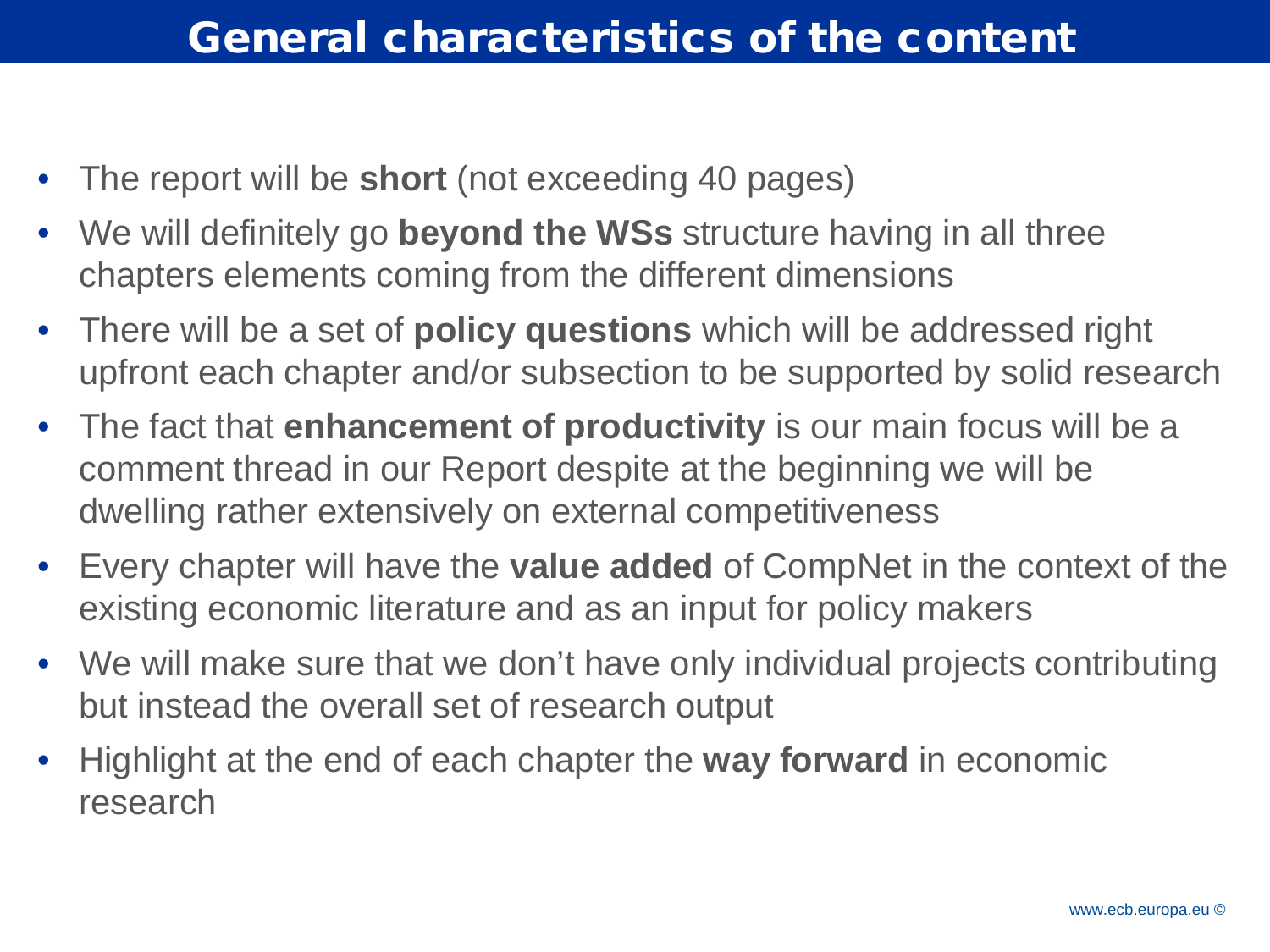# **Outline**

 **Introduction and Motivations**

**1)Trade and competitiveness** *(Benkovskis, Bugamelli, Amador)*

 *1.1 Determinants and non-price factors of competitiveness* 

- *1.2 Trade and productivity*
- *1.3 Mapping GVC : GVC characteristics and indicators*
- *1.4 External imbalances*

**2) Shock transmission in a global context** *( Berthou, Dhyne, Skudelny)*

- *2.1 Trade elasticities* 
	- *2.1 a Sectorial approach micro data application*
	- *2.1 b GVCs implications for elasticities*

*2.2. GVCs impact on the transmission channels in economic shocks*

**3) Productivity and reallocation** *(Lopez-Garcia, Altomonte, Bartelsman)*

*3.1 Product market* 

*3.2 Labour market*

*3.3 Financial frictions* <sup>4</sup>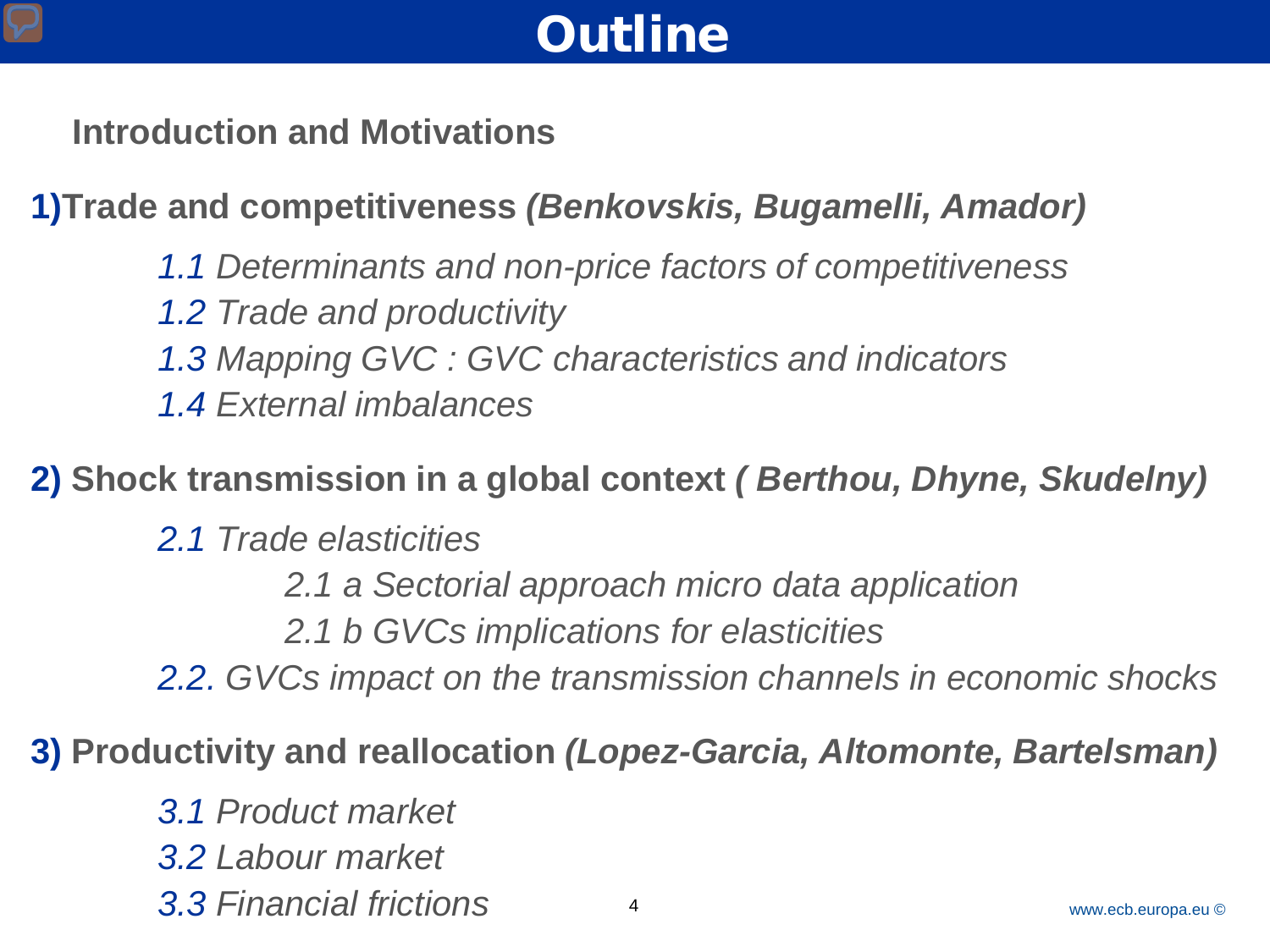Traditional competitiveness indicators are inadequate:

From a **global perspective**:

- **Internationalization** of the production process
- Failure to explain export **market share changes**

From a **European perspective**:

- **Euro area crisis**, mainly caused by Competitiveness, or the lack of it
- Importance of fostering **Competitiveness** to raise growth and productivity

A **holistic approach** is needed to enhance our understanding of the past and future economic dynamics

**CompNet** uses a more **comprehensive definition of competitiveness** that takes into account three additional dimensions:

**≻Non price factors** 

- Global fragmentation of production
- **Firm heterogeneity**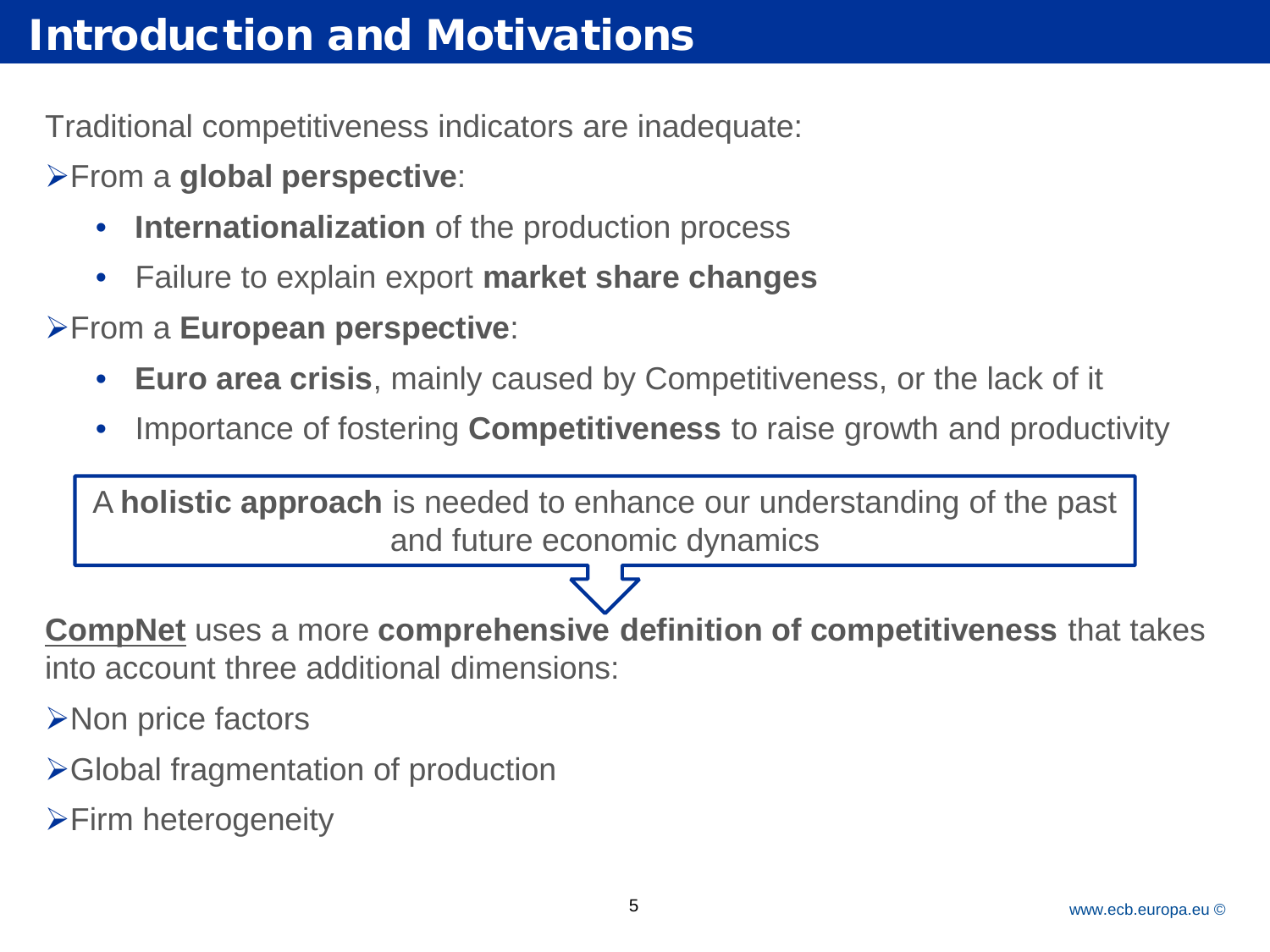

# **1)Trade and competitiveness**

## **Policy questions**

- $\rightarrow$  Pitfalls and needed changes in traditional indicators setup
- $\rightarrow$  How does our assessment on competitiveness change in relation to external imbalances when taking into consideration the micro and GVC dimension?
- $\rightarrow$  How are trade dynamics related to productivity?

#### **Structure**

 *1.1 Determinants and non-price factors of competitiveness* 

- *1.2 Mapping GVC : GVC characteristics and indicators*
- *1.3 External imbalances*
- *1.4 Trade and productivity*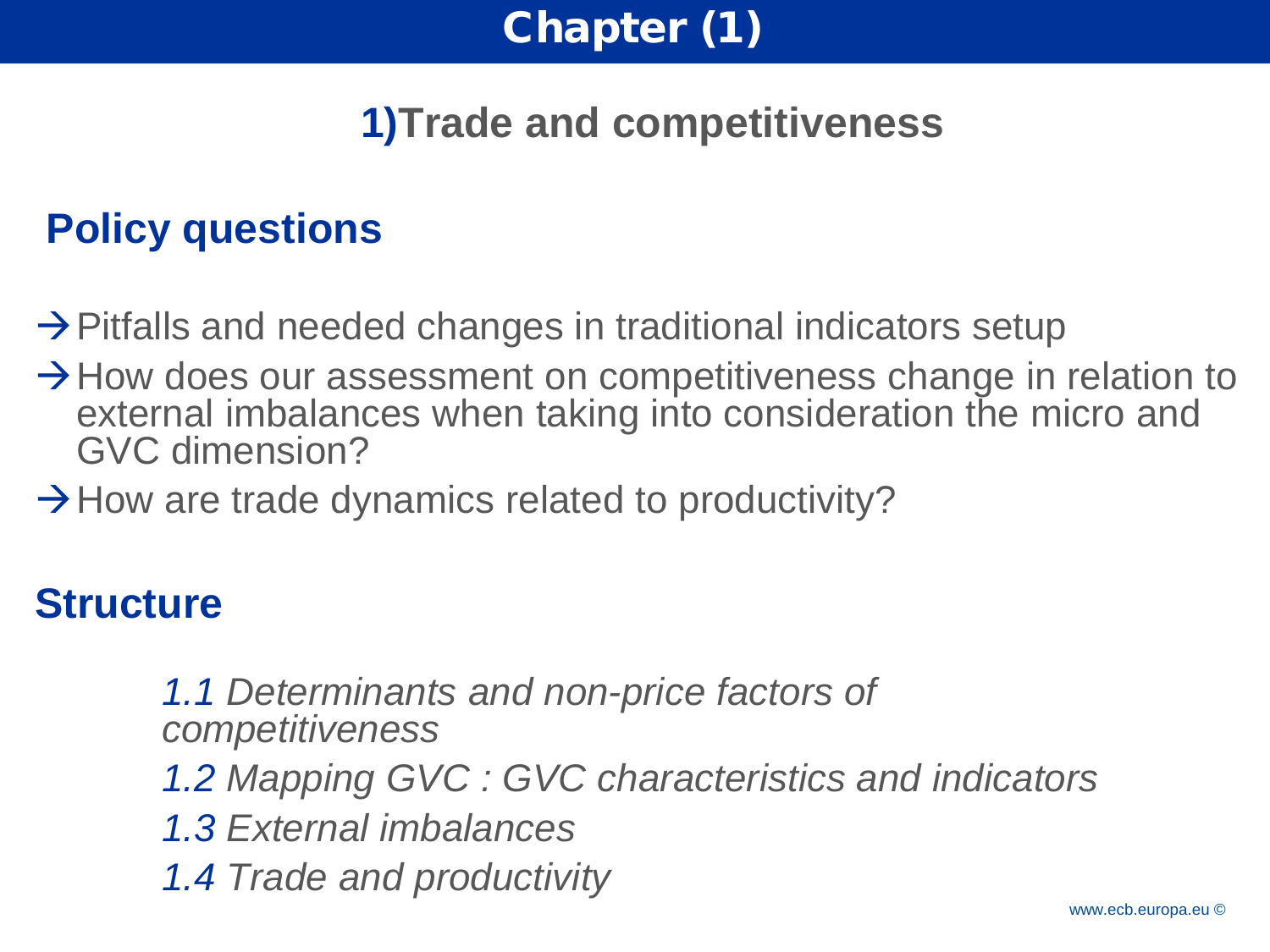

### **2) Shock transmission in a global context**

#### **Policy questions**

 $\rightarrow$  By what extent should we change our measurements of trade elasticity when considering micro information and GVC participation?  $\rightarrow$  [In addition to trade] What are the impacts of GVC on international shock transmission

#### **Structure**

*2.1 Trade elasticities*

*2.1 a Sectorial approach micro data application 2.1 b GVCs implications for elasticities 2.2. GVCs impact on the transmission channels in economic shocks*